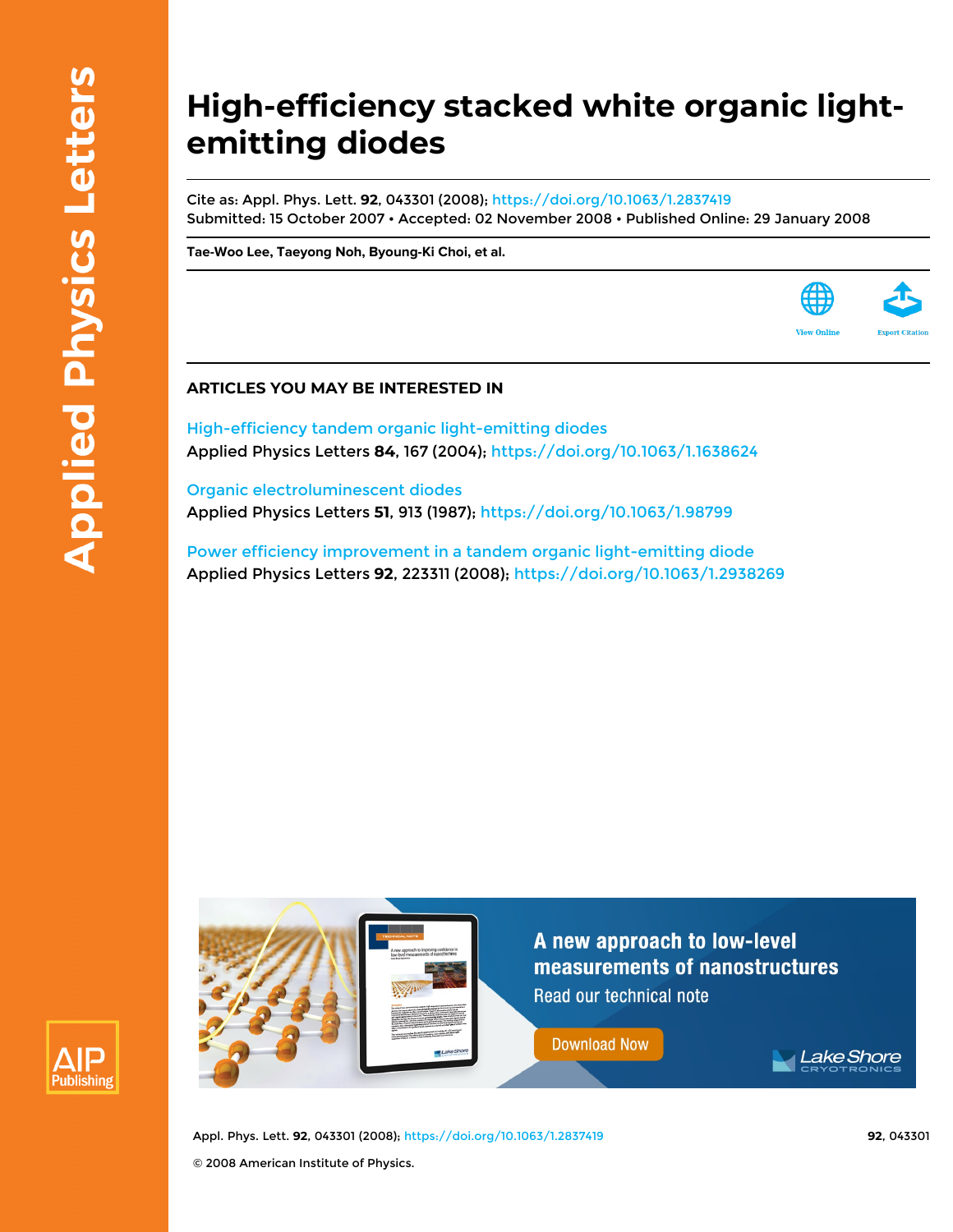## **[High-efficiency stacked white organic light-emitting diodes](http://dx.doi.org/10.1063/1.2837419)**

Tae-Woo Lee, $a^{(a),b)}$  $a^{(a),b)}$  $a^{(a),b)}$  Taeyong Noh, $a^{(a),c)}$  $a^{(a),c)}$  $a^{(a),c)}$  Byoung-Ki Choi, Myeong-Suk Kim, and Dong Woo Shin *Samsung Advanced Institute of Technology, Mt. 14-1, Nongseo-dong, Giheung-gu, Yongin-si, Gyeonggi-do 446-712, Republic of Korea*

Junji Kido

*Graduate School of Science and Engineering, Yamagata University, Yonezawa, Yamagata 992-8510, Japan*

(Received 15 October 2007; accepted 2 November 2008; published online 29 January 2008)

We report efficient tandem white organic light-emitting diodes (WOLEDs) by using bathocuproine:  $Cs<sub>2</sub>CO<sub>3</sub>/MoO<sub>3</sub>$  as an effective interconnecting layer. We utilized two primary colors of sky blue and orange fluorescent emitters to obtain efficient white electroluminescence. Although single WOLEDs using two adjacent emitting layers showed a maximum current efficiency of 7.96 cd/A with Commission Internationale d'Eclairage (CIE) coordinates of (0.28, 0.34), the tandem WOLED device made by stacking two single color OLEDs in series demonstrated doubled maximum current efficiency of 17.14 cd/A with CIE coordinates of (0.28, 0.41). The stacking of different single color OLEDs in series instead of double stacking of WOLEDs can be useful to achieve highly efficient WOLEDs because it can reduce the number of layers of the devices. © *2008 American Institute of Physics.* [DOI: [10.1063/1.2837419](http://dx.doi.org/10.1063/1.2837419)]

Organic light-emitting diodes (OLEDs) have attracted intensive and increasing attention since they are stong candidates for next generation displays and solid-state lighting sources.<sup>[1,](#page-3-0)[2](#page-3-1)</sup> In particular, white OLEDs (WOLEDs) with high efficiency, low operating voltage, and long lifetime have also attracted a great deal of attention due to their applications to large-area full color displays coupled with color filters, mobile displays with high resolution, and lighting sources for both general illumination and liquid crystal display backlights, which require maskless fabrication processes.

White emission from OLEDs can be achieved by mixing three primary colors (red, green, and blue) $3-6$  $3-6$  or two complementary colors (e.g., sky blue and orange) $7^{-14}$  $7^{-14}$  from different light-emitting small molecules or polymers. Generally, WOLEDs based on small molecules have been fabricated in a multilayer structure with two or more emitting layers<sup>3-11</sup> or with a single emitting layer of the active host doped with fluorescent or phosphorescent dyes. $12-14$ 

Since it is desirable to obtain high brightness and high efficiency at low current density in OLED displays and lighting sources, vertically stacked (or call as "tandem") OLEDs composed of multiple electroluminescent (EL) units con-nected in series have been introduced.<sup>7,[8](#page-3-8)[,15–](#page-3-9)[17](#page-3-10)</sup> One of the major challenges in tandem OLEDs is to prepare the effective charge-generating interconnection unit between EL units. The unit is basically formed by coupling of a *n*-type layer (or electron injecting conductive layer) and a *p*-type layer (or hole injecting conductive layer). The *p*-type layers used so far include *p*-doped organic hole-transporting materials using tetrafluorotetracyano-quinodimethane  $(F_4$ -TCNQ) (Ref. [18](#page-3-11)) or  $WO_3$  (Ref. [19](#page-3-12)) and inorganic materials such as indium tin oxide  $(TTO),^{20} V_2O_5,^{20} WO_3,^{8,19}$  $(TTO),^{20} V_2O_5,^{20} WO_3,^{8,19}$  $(TTO),^{20} V_2O_5,^{20} WO_3,^{8,19}$  $(TTO),^{20} V_2O_5,^{20} WO_3,^{8,19}$  $(TTO),^{20} V_2O_5,^{20} WO_3,^{8,19}$  $(TTO),^{20} V_2O_5,^{20} WO_3,^{8,19}$  and  $MO_3$ .<sup>[7](#page-3-4)</sup> The *n*-type layer is in general metal-doped organic electron-transporting layers using low work function metals such as  $Cs$ ,  $^{18,19}$  $^{18,19}$  $^{18,19}$  Li,  $^{6,7}$  $^{6,7}$  $^{6,7}$ and Mg (Refs. [8](#page-3-8) and [17](#page-3-10)) or metal carbonates (Ref. [16](#page-3-14)). The

good combination of the *n*-type and *p*-type layers can provide an effective interconnection unit in tandem OLEDs. In turn, the tandem OLED structure is useful to obtain high luminance and efficiency in WOLEDs.

Here, we report a tandem white OLED using  $Cs_2CO_3$ -doped bathocuproine (BCP)/MoO<sub>3</sub> as an effective interconnecting layer to connect the individual EL units. Optically transparent  $MoO<sub>3</sub>$  and  $Cs<sub>2</sub>CO<sub>3</sub>$  are more cost effective and easier to handle by thermal evaporation compared with contaminating organic dopant  $F_4$ -TCNQ for  $p$ -type layer and highly reactive metals for *n*-type layers. The white EL in tandem OLEDs reported here was obtained by using two primary colors of sky blue and orange fluorescent emissions, which were respectively generated from each EL unit in series. It is demonstrated that the tandem white OLED device fabricated by stacking of two different single color OLEDs (we call *asymmetric tandem*) in series instead of double stacking of WOLEDs (we call *symmetric tandem*) showed a very high maximum current efficiency of 17.14 cd/A with Commission Internationale d'Eclairage (CIE) coordinates of  $(0.28, 0.41).$ 

We fabricated blue and white OLED devices, which have the same device structures except for the emitting layers. Figure [1](#page-2-0) shows the chemical structures of the materials we have utilized in this work. The 20 nm thick hole injection layer of  $(N, N'-[p-\text{di}(m-\text{tolyl})$ aminophenyl]-*N*,*N'*-diphenyl bendizine) (DNTPD) was formed by spin coating on a precleaned ITO substrate with a sheet resistance of 15  $\Omega$ /sq. Then, the 30 nm thick hole transporting layer of *N*,*N*-bis-1-naphthyl--*N*,*N*-diphenyl-1, 1-biphenyl-4,4-diamine was vacuum deposited on the DNTPD layer. As for the single stack white emitting device, the device comprises two emission layers. The first layer emits blue light by doping 5 wt % 4, 4'-bis[2-{4- $(N, N$ diphenylamino)phenyl}vinyl] biphenyl (DPAVBi) in 2-( t-butyl)-9,10-bis (2'-naphthyl)anthracene (TBADN). The second one emits orange light obtained by doping 10 wt % rubrene in TBADN. Then, the emitting layer was capped by an electron transporting layer consisting of a 30 nm thick

<span id="page-1-2"></span><span id="page-1-1"></span><span id="page-1-0"></span>a) Authors to whom correspondence should be addressed.

b)Electronic mail: taew.lee@samsung.com.

c)Electronic mail: tynoh@samsung.com.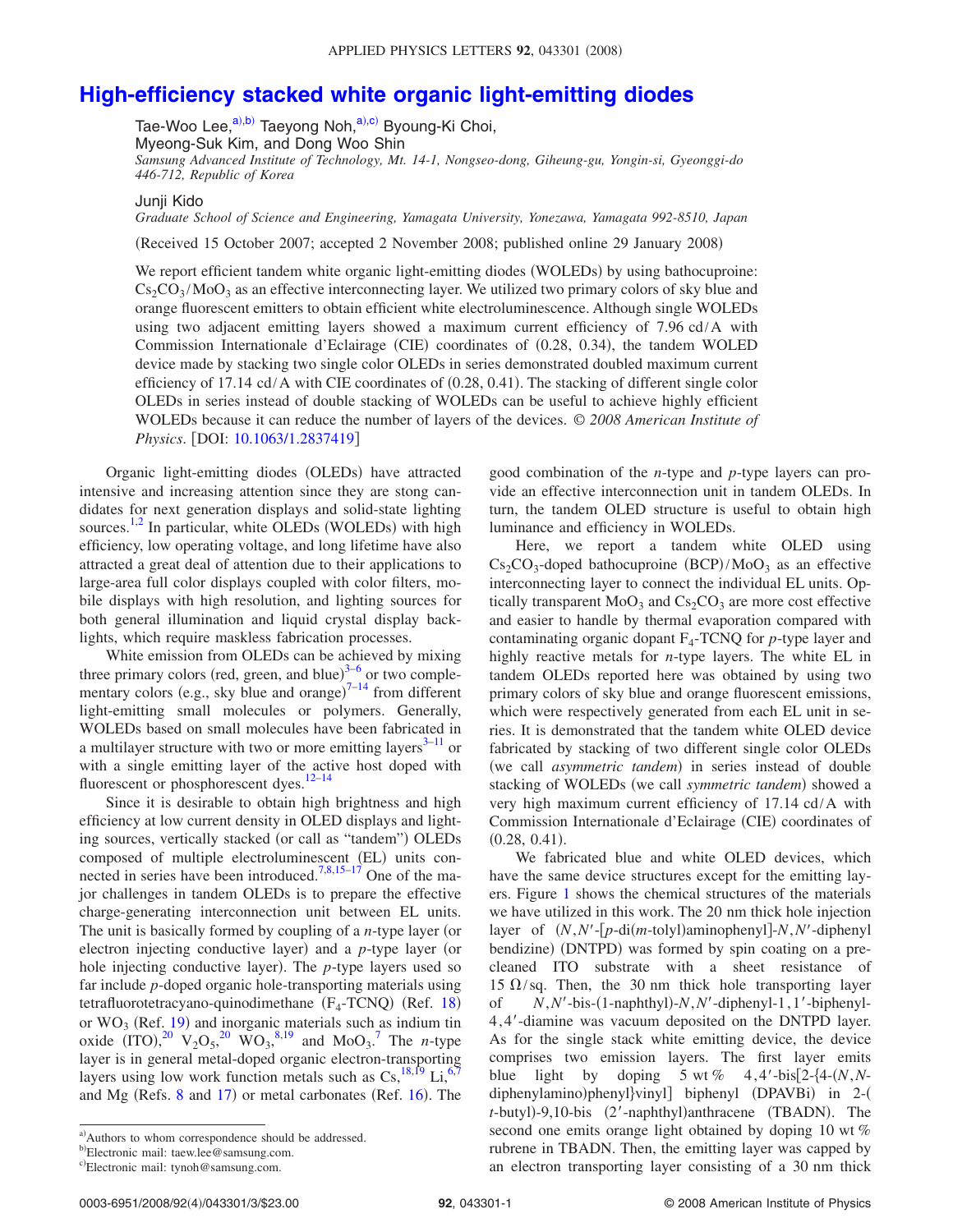<span id="page-2-0"></span>

FIG. 1. (Color online) Molecular structures of the organic materials used for fabrication of blue and white organic light-emitting diodes and the device structures of single-unit (standard) and double-unit (stacked) OLED devices for blue and white emissions.

tris(8-hydroxyquinoline) aluminum (Alq<sub>3</sub>) layer, followed by a second 20 nm thick BCP layer mixed with  $Cs_2CO_3$  in 1:1 molar ratio. As for the double stack white emitting device, we separate each color EL element by a thermally deposited, 20 nm thick  $MoO<sub>3</sub>$  charge-generation layer, as Fig. [1](#page-2-0) shows. Finally, a 150 nm thick Al cathode layer was deposited on the  $Cs_2CO_3$ : BCP layer using a metal shadow mask to define an emitting area of 4.0 mm<sup>2</sup>. After the cathode formation, the devices were encapsulated using UV-epoxy resin and a glass lid with desiccant under dry nitrogen atmosphere  $(<1.0$  ppm  $H_2O$  and  $O_2$ ). Luminance measurement was carried out using a Topcon BM-8 luminance meter and EL spectra were taken on a Hamamatsu Photonics PMA-11 optical multichannel analyzer with an XYZ stage at room temperature.

We tried to confirm that the charge generating interconnection unit of  $Cs_2CO_3$ : BCP/MoO<sub>3</sub> has good interconnection capability by fabricating a double stacked single-color (i.e., blue) OLED. Figure [2](#page-2-1) shows the current-voltageluminance characteristics of the single-unit (standard) and double-unit (stacked) blue OLEDs using 5 wt % DPAVBidoped TBADN as the emitting layer whose device structures are shown in Figs.  $1(a)$  $1(a)$  and  $1(b)$ . Judging from the current density versus voltage and luminance versus voltage characteristics [Figs.  $2(a)$  $2(a)$  and  $2(b)$ ], the operating voltages of the stacked device were almost doubled. Figure  $2(c)$  $2(c)$  shows that at a current density of  $20 \text{ mA/cm}^2$ , the double stacked device gives a current efficiency of 16.5 cd/A while the singleunit device gives 9.2 cd/A. This indicates that the present interconnection unit is highly effective in the stacked devices. The single-unit blue OLED showed the maximum current efficiency of 9.3 cd/A with CIE *x*, *y* color coordinates of  $(0.16, 0.24)$ . The maximum current efficiency of the doubleunit stacked blue OLED was almost doubled  $(17.1 \text{ cd/A})$ 

<span id="page-2-1"></span>

FIG. 2. (Color online) Current-voltage-luminance characteristics of singleunit (standard) and double-unit (stacked) blue OLED devices.

with CIE  $x, y$  color coordinates of  $(0.16, 0.29)$ . The doubleunit stacked blue OLED showed better maximum power efficiency  $(6.15 \text{ lm/W}$  at  $12 \text{ cd/m}^2$  and  $4.64 \text{ lm/W}$  at 500 cd/m<sup>2</sup>) than the single-unit blue OLED  $(5.05 \text{ lm/W at}$  $402 \text{ cd/m}^2$  and  $4.92 \text{ lm/W}$  at  $500 \text{ cd/m}^2$ ). From all these data, we concluded that the interconnection unit of  $Cs_2CO_3$ : BCP/MoO<sub>3</sub> allows efficient opposite hole and electron injection into two adjacent emitting units to give efficient tandem devices. The effectiveness of present interconnection unit can be ascribed to the electric-field-assisted bipolar charge spouting in  $Cs_2CO_3$ : BCP layer, as proposed in the case of  $Mg: Alq_3/V_2O_5^{21}$  $Mg: Alq_3/V_2O_5^{21}$  $Mg: Alq_3/V_2O_5^{21}$ 

We employed the interconnection unit to fabricate a double-unit stacked WOLED while keeping the device structure and the layer thickness the same. First of all, we fabricated a WOLED based on a single-unit standard structure using adjacent two emitting layers composed of 10 nm thick  $DPAVBi: TBADN$  and 10 nm thick rubrene: $TBADN$  [the device structure is shown in Fig.  $1(c)$  $1(c)$ ]. Here, we utilized TBADN as a common host for emitting dopants. Then, we fabricated a tandem WOLED based on a double-unit structure of two different single color EL units, where the EL unit using DPAVBI:TBADN emitting layer is located at the bottom and the other one using rubrene:TBADN emitting layer is located at the top [see Fig.  $1(d)$  $1(d)$ ]. As Figs.  $3(a)$  $3(a)$  and  $3(b)$ show, the operating voltages of the double-unit stacked WOLED were almost doubled, which implies that the interconnection unit also works effectively in the double-unit stacked device. The maximum current efficiency of a singleunit device was 7.96 cd/A with CIE *x*, *y* color coordinates of (0.28, 0.34). The double-unit stacked WOLED device showed nearly doubled maximum current efficiency of 17.14 cd/A with CIE  $x, y$  color coordinates of  $(0.28, 0.41)$ . The maximum power efficiencies of single-unit (standard) and double-unit (stacked) WOLED were 5.95 lm/W at 7.3 cd/m<sup>2</sup> (3.04 lm/W at 500 cd/m<sup>2</sup>) and 6.49 lm/W at 179 cd/m<sup>2</sup> (4.75 lm/W at 500 cd/m<sup>2</sup>), respectively. Our result showed that the stacked device composed of two single color EL units (i.e., each EL element generates only one single color emission) can be effectively used to achieve a highly efficient white emission. This approach is practically useful as it can reduce the number of layers of the tandem WOLED devices. In addition, by using the approach, we can